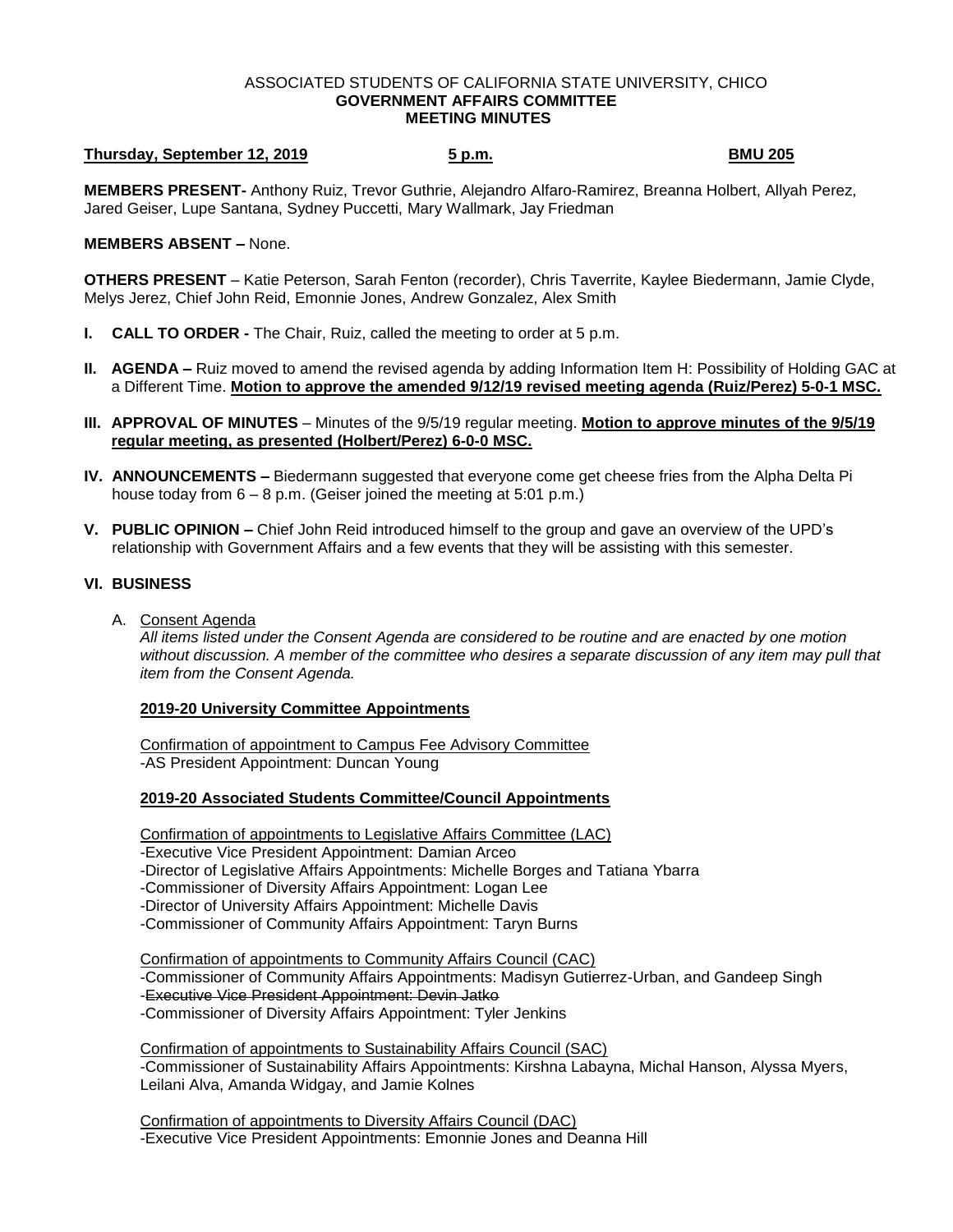Confirmation of appointments to Event Funding Allocation Council (EFAC) -Commissioner of Student Organizations and Resources Appointment: Thomas Pursell

**Approval of Consent Agenda:** Ruiz amended the consent agenda by removing Devin Jatko as the Executive Vice President appointment from the Community Affairs Council **(Geiser/Perez) 7-0-0 MSC. Motion to approve the amended Consent Agenda (Guthrie/Alfaro-Ramirez) 7-0-0 MSC.** 

- B. Information Item: Quantitative Reasoning Proposal Update Guthrie said he has a phone meeting with the student trustee next Tuesday and is meeting with the Chico representative of the Academic Senate of CSU on Monday to dissect this. The subcommittee is having their first meeting tomorrow.
- C. Information Item: Councils and Committees Training Budget Peterson shared that she doesn't see the needed budget exceeding \$800 for the council and committee training. This dollar amount would include food and swag/merchandise. Merchandise ideas were discussed for onboarding council and committee members. The group talked about using their officer budgets to pay for shirts per their council or committee that they chair. Geiser suggested doing some research on where additional budget funds can be pulled from to do a retreat or other activities for each council or committee.
- D. Discussion Item: Draft Resolution Condemning White Supremacy Santana shared that this isn't something that the subcommittee wants to rush into. She said they have articles to support their argument and are continuously making progress. They would like to present the final draft at next week's meeting. She said they want to have the resolution be a clear stance and ask President Hutchinson to take a stance on it as well. Wallmark said she has the most recent Free Speech and Time, Place and Manner worksheet and can help in any way. Alfaro-Ramirez asked the table and the gallery to share any suggestions that they have or would like included in the resolution. The group discussed what they would like to get out of this and different ways that they can get people's attention on the matter. Jones said that stating what the university does and doesn't condone is far more powerful that what individuals do and don't condone. Gonzalez shared that emails don't always work and suggested doing an open statement because the impact is more meaningful in that form of communication.
- E. Discussion Item: Funding Liz Sanchez to Campus Liz Sanchez did a presentation at the officer training in August. Alfaro-Ramirez brought this up to try and have them come to campus and do an event for all students. The group discussed the barriers that they would have to figure out as Liz Sanchez is not a business which means that they cannot compensate them. Peterson suggested reserving a room in the BMU and having the presentation live-streamed. Clyde mentioned that in the past there has been travel assistance but not payment assistance. Taverrite suggested asking students if this is something that they are interested in seeing before providing possible travel costs to get them here, which would come from student dollars. Ruiz shared Peterson's idea of seeing if a student organization on campus would be interested in presenting this event to the Diversity Affairs Council or the Event Funding Allocation Council for funding to make it a larger-scaled event. Peterson reminded everyone to consider the precedent of doing this because it is a reflection on the Government Affairs Committee and their stance.
- F. Discussion Item: CSSA Travel for Officers Ruiz shared that the Director of University Affairs previously attended CSSA but last year's Government Affairs Committee voted to have that position no longer attend starting with the 2019/2020 team. He then shared some context on why the position used to travel and doesn't anymore. Clyde shared that the group should be cognizant of overturning elected officers' previous decisions and not to take that lightly. Guthrie shared why it makes sense for the Director of Legislative Affairs to attend but not the Director of University Affairs because of the representation that they already have at each CSSA and other universities also only sending two representatives. Holbert mentioned having students at large attend and Guthrie responded, reminding the group that students voted to have them as representation at these meetings.
- G. Discussion Item: Distribution of GAC's Statement on Climate Strike Geiser asked the group to discuss how they would like to distribute the statement now that it has gone through the Board of Directors. Ideas were given such as putting the information on screens at the WREC, screens on the BMU 1<sup>st</sup> floor and emailing the information out. Geiser suggested getting the Student Academic Senate on board for getting the information to each college. Wallmark suggested going out in Trinity Commons and reading it out loud which Geiser is willing to do. He will email everyone his speech prior to next week's meeting for review as it will be discussed at the next meeting as a representation of the Government Affairs Committee. Jerez shared a few suggestions for the event to reflect the true message of the strike. The group discussed where banners could be hung for visual representation of this event. Ruiz suggested tabling to get the word out and asked anyone who is interested in helping out to reach out to Geiser.